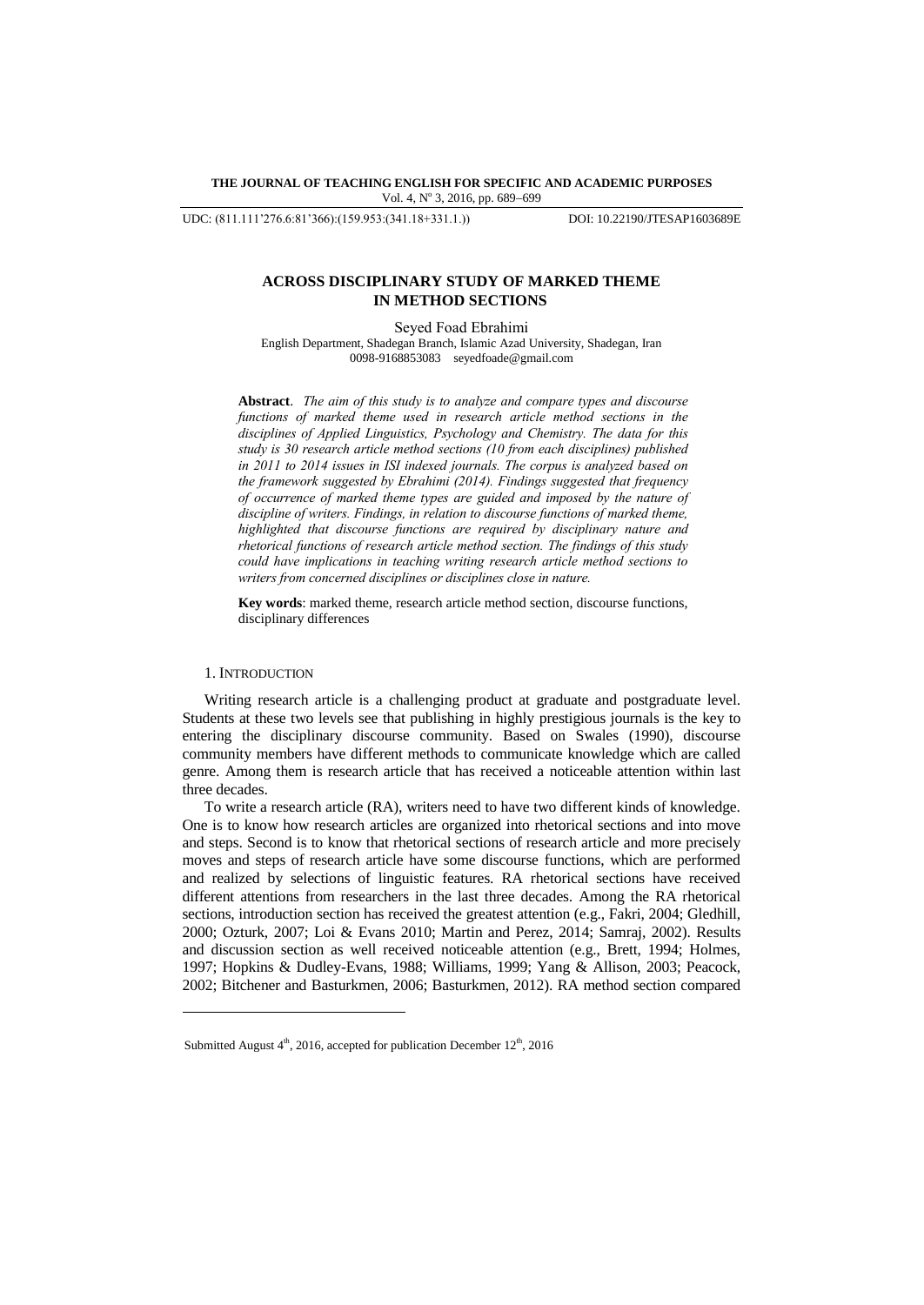to other sections of RA has received little attention (e.g., Bruce, 1983, 2008; Swales, 1990; Lim, 2006; Gollin-kies, 2014). This little attention provoked this study to spot the light on this rhetorical section by the functional study of Halliday (1985) notion of theme.

Theme is an element in a particular structural configuration taken as a whole; it organises the clause as a message; and the message could configure as the theme and rheme (Halliday 1985). In exploring theme, Davis (1988) presents a two-part analysis, namely obligatory topic realized by the grammatical subject (GS) and marked themes (MT) (Example 1) realized by any element preceding the GS.

Example 1: *In some cases* the DMTA experiment was repeated on the same specimen a second time to determine whether any changes had occurred in the material. (Che 8)

Theme has received attention from researchers in the last two decades (Lores, 2004; North, 2005; Jalilifar, 2009, 2010; Ebrahimi and Chan, 2015). Lores (2004) studied the realization of theme types in the moves of Applied Linguistics RA abstracts. She found significant differences in the realization of theme in the moves of RA abstracts. Jalilifar (2010) focused on the use of theme types in the ELT RA published in Iranian national journals compared to international highly prestigious journals. He found that writers' backgrounds of English could affect the selection of theme types. Ebrahimi and Chan (2015) scrutinized functionally the unmarked theme realized in the grammatical subject position in RA abstracts from two disciplines of Economics and Applied Linguistics. They found that there are disciplinary differences in relation to the functions enacted by the use of the unmarked theme types.

The literatures reviewed indicate that little attention has been given to the study of MT in the RA sections across disciplines. Thus, this study intends to fill this gap in the literature by shedding the light on the types and discourse functions of MT in the RA method section across three disciplines, namely Applied Linguistics (AL), Psychology (Psy) and Chemistry (Che).

## **1.1. Research questions:**

This study intends to answer the following questions:

- 1. What are the types of MT used in the RAM sections of three disciplines of AL, Psy and Che?
- 2. What are the discourse functions performed by the use of MT types in the RAM sections of three disciplines of AL, Psy and Che?

## 2. METHODOLOGY

### **2.1 Corpus**

This study was run on a corpus of 30 RA method sections from three disciplines namely AL, Psy, and Che. The RA method sections are extracted from 30 RAs (10 from each discipline) that are published in 9 ISI indexed journals (3 from each discipline). Particulars of the corpus are stated in the following table.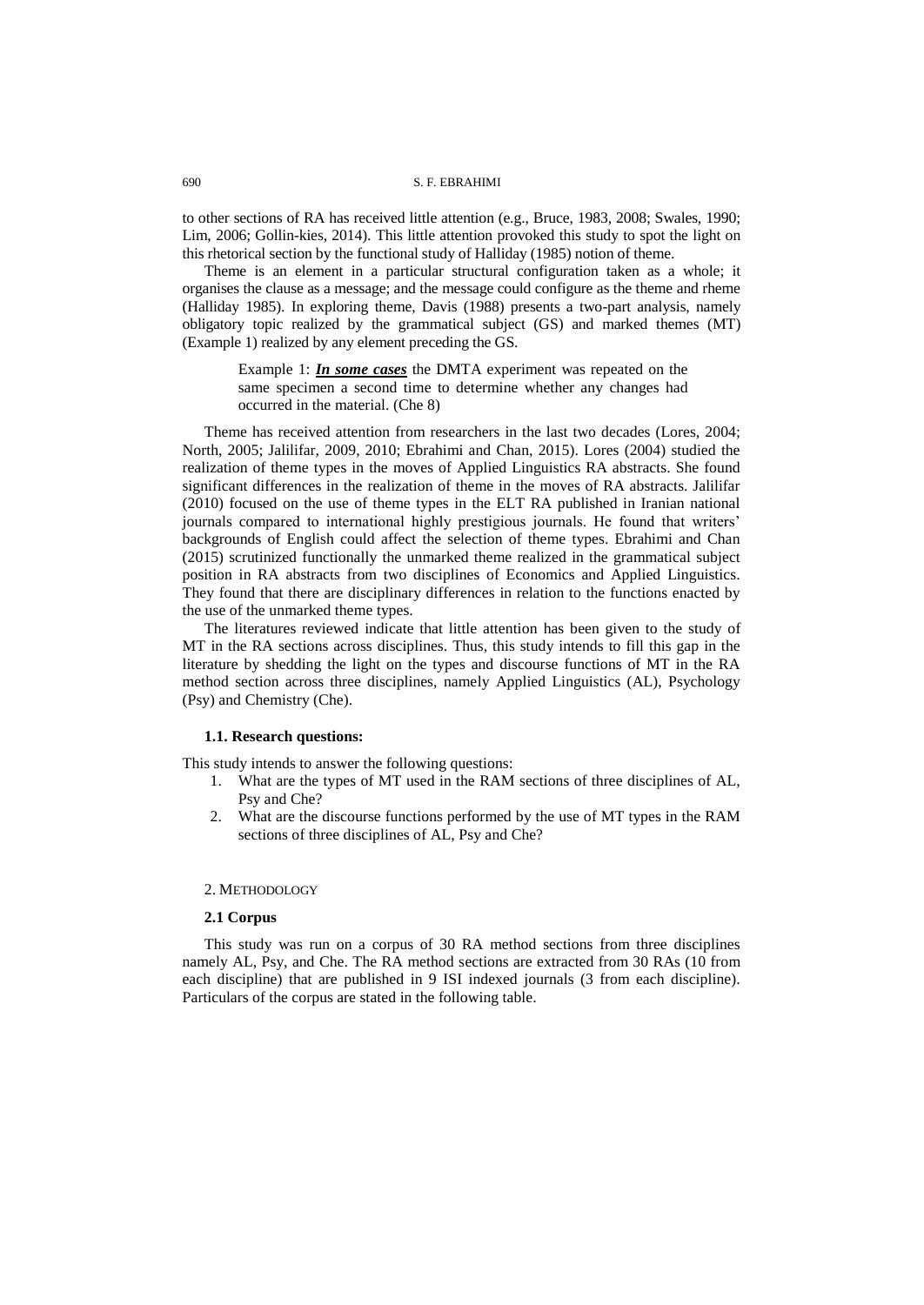Table 1 Description of RA abstract corpus

|                                           | ΑI       |          | Che      |
|-------------------------------------------|----------|----------|----------|
| No. of RAM Section                        |          |          |          |
| No. of journals from which RAM were taken |          |          |          |
| Length of RAM (range)                     | 488-2174 | 885-2457 | 280-1778 |
| Total number of words of RAM              | 10315    | 15672    | 11261    |
| Total number of tokens                    | 119      | 122      | 82       |

## **2.2. Framework of analysis**

To analyze the data, Ebrahimi (2014) framework of analysis was used. He suggested this framework based on studies he carried out on the introduction section of RA from different disciplines. The framework is presented as below:

| Table 2 Types and discourse functions of MT |  |  |  |
|---------------------------------------------|--|--|--|
|---------------------------------------------|--|--|--|

| <b>Discourse</b>        | <b>Definition</b> (Function)                                                                                                                                                                                                                 |
|-------------------------|----------------------------------------------------------------------------------------------------------------------------------------------------------------------------------------------------------------------------------------------|
| <b>Function</b>         |                                                                                                                                                                                                                                              |
| <b>Location</b> in      | To show and describe the world-related or discourse-related context of the                                                                                                                                                                   |
| <b>Discourse</b> (Data) | research or its findings and claims.                                                                                                                                                                                                         |
| <b>Validation</b>       | To provide supportive evidences to validate the research hypothesis, findings,                                                                                                                                                               |
|                         | and conclusions. These supportive evidences could be sourced from the same<br>study by reference to the tables, figures or from other studies in the<br>disciplinary discourse community.                                                    |
| <b>Condition</b>        | To report the real-world events and facts coming from process and                                                                                                                                                                            |
|                         | procedures of the experimental section, with cause and effect relationship. It<br>also focuses on hypotheses which are not fully tested yet. These hypotheses<br>result from observed phenomenon or unexplained or partial data that need to |
|                         | be clarified in the future.                                                                                                                                                                                                                  |
| <b>Cause</b>            | To help writers present the cause or the rationale for the research actions and<br>hypothesis.                                                                                                                                               |
| <b>Purpose</b>          | To present the purpose for which a research action was used.                                                                                                                                                                                 |
| <b>Contrast</b>         | To sharply juxtapos with the positive additive aims of addition CF, since<br>these CFs are mainly used for negative expansion.                                                                                                               |
| <b>Addition</b>         | To exemplify and elaborate by using opposition and expanding on the<br>preceding statements through positive emphasis.                                                                                                                       |
| <b>Means</b>            | To introduce common processes and techniques of scientific investigation.                                                                                                                                                                    |
| <b>Viewpoint</b>        | To show overt viewpoint temporarily help writers to gain a high discourse                                                                                                                                                                    |
|                         | profile, similar to the participant role of We as subject.                                                                                                                                                                                   |
| <b>Time</b>             | To show time-related context of the research, research actions, findings and<br>claims.                                                                                                                                                      |

# **2.3. Procedure**

To conduct this study, the following procedures were used. First, to meet the cross disciplinary nature of the study, three disciplines- AL, Psy and Che were selected. The selections were based on Becher (1989, 1994) who classified science into two groups; hard and soft. These disciplines could represent hard and soft sciences. Psy and Che could represent soft and hard science disciplines respectively. Researcher also selected AL as to be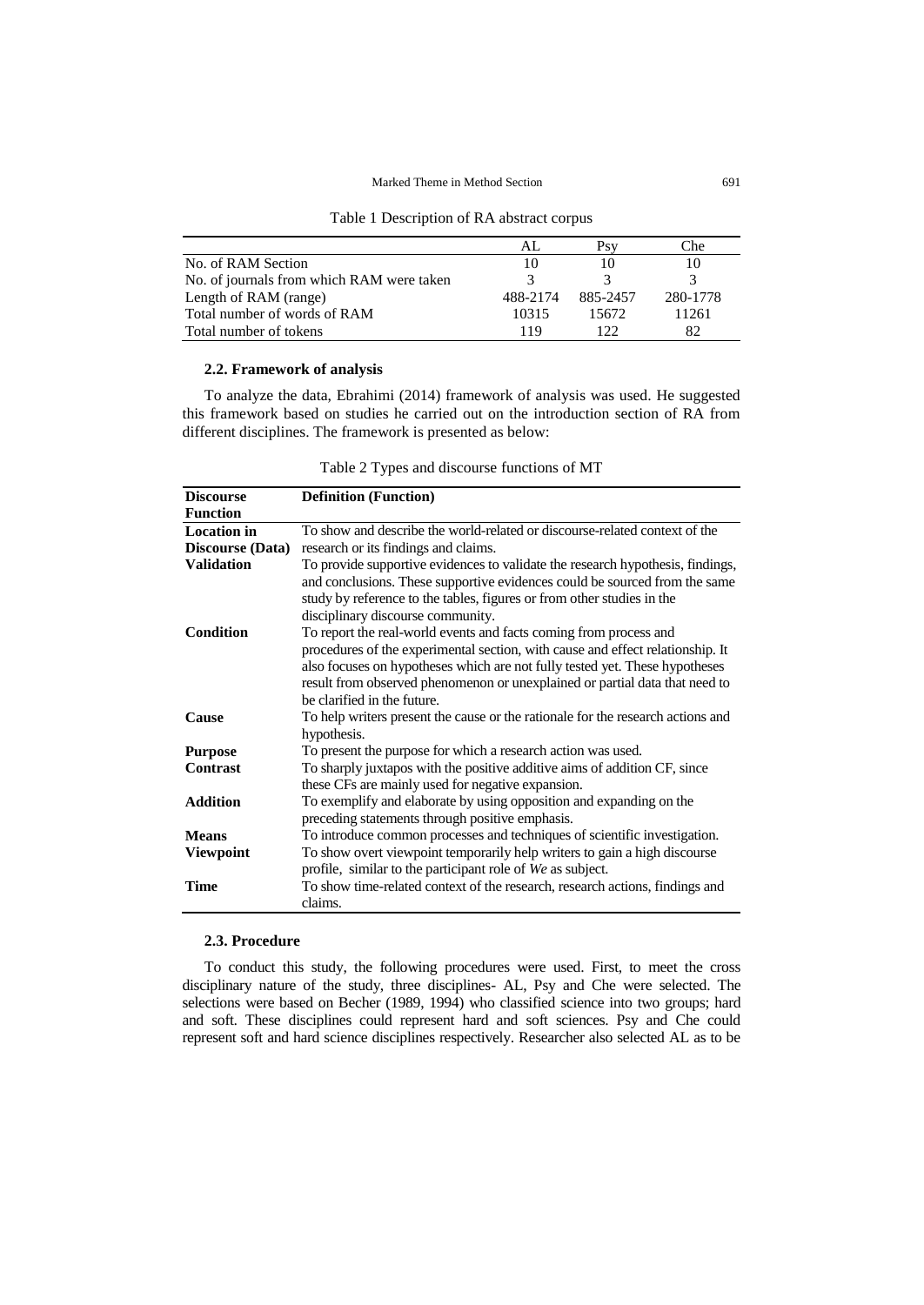able to compare and justify findings of the study. Second, three journals from each discipline were selected. The selections were based on the index of the journals. The journals are indexed in Thompson Routers Sci list. Third, ten RAs were selected from each discipline. The RAs are empirical RAs implying IMRD structure. Forth, RAM sections were extracted and analyzed based on Ebrahimi (1014) framework. Fifth, the findings were tabulated and discussed across the three disciplines.

To increase the validity of analyses, the data was reviewed several times by several reviewers to tone down any false detection of the types and discourse functions. This was important in the detection of the types and discourse functions of MT in the Psy and Che RAMs, as the researcher lacks thorough knowledge about the topics covered in these RAMs. In the cases that the researcher could not comprehend the content to detect the discourse function, the researcher discussed the content with an MA or PhD students researching in the same discipline.

### 3. RESULTS AND DISCUSSION

The marked theme types found in the data were *time, purpose, condition, location in discourse (data)* and *contrast*. The results obtained concerning the frequency and discourse functions of marked theme types are presented in Table 3 and 4 and discussed below.

|   |                              | AL.       | Psv        | Che        |
|---|------------------------------|-----------|------------|------------|
|   | Time                         | 6(5%)     | 23 (19%)   | 26 (32%)   |
|   | Purpose                      | 28 (23%)  | 39 (32%)   | 24 (29%)   |
|   | Condition                    | 27(23%)   | 15(12%)    | $10(12\%)$ |
| 4 | Location in Discourse (Data) | 23 (19%)  | 28 (23%)   | $10(12\%)$ |
|   | Contrast                     | $10(8\%)$ | 5(4%)      |            |
|   | <i>Others</i>                | 25(22%)   | $12(10\%)$ | 12(15%)    |
|   | Total                        | 119(100%) | 122(100%)  | 82(100%)   |

Table 3 Frequency and Percentage of the MTs in RAM

\*Others include MTs, their manifestation did not reach 5% in at least one discipline.

| Table 4 Type and Discourse Functions of the MTs in RAM |  |  |
|--------------------------------------------------------|--|--|
|--------------------------------------------------------|--|--|

| МT               | <b>Discourse Function</b>                               | AL            | <b>Psy</b>                  | <b>Che</b> |
|------------------|---------------------------------------------------------|---------------|-----------------------------|------------|
| Time             | Chronological presentation of steps of data collection  |               |                             |            |
|                  | or experiment                                           |               |                             |            |
|                  | Chronological presentation of data analysis and         |               | $\star$                     |            |
|                  | measurement steps                                       |               |                             |            |
|                  | Time period of research                                 |               | $*$                         |            |
| Purpose          | Justify and rationalize sampling, procedures and data   |               |                             |            |
|                  | analysis                                                |               |                             |            |
| Condition        | Report a research action in a cause and effect form     |               |                             |            |
|                  | Justify a research action                               |               | $\checkmark$ $\checkmark$ * |            |
|                  | Present conditional situation of research               | $\mathcal{H}$ |                             |            |
| Location in      | Present discourse-related or real world-related context |               |                             |            |
| Discourse (Data) |                                                         |               |                             |            |
| Contrast         | Rationalize a step or action in method                  |               |                             |            |
|                  | Describe features of sample.                            |               |                             |            |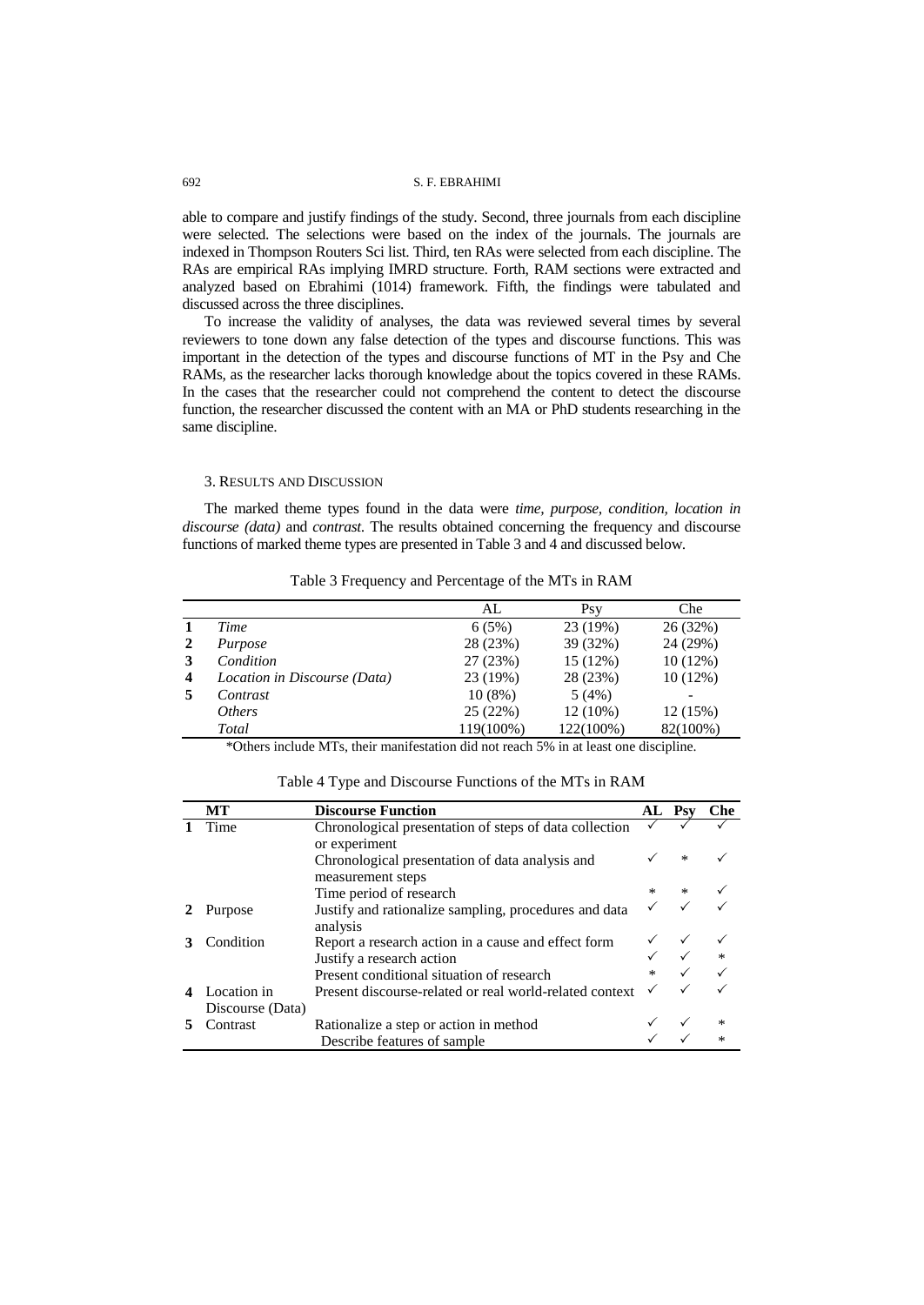## **3.1. Time**

Table 3 shows an obvious disciplinary difference between the three sets of RAMs in relation to the time MT. The Che and AL writers, in turn, showed the highest and lowest tendency towards including this MT (32% and 5% respectively). The highest employment of this MT by Che writers could tell us that ideas were chronologically organized in the Che RAMs (Bruce, 2008). Such chronological organization helped to provide the reader with a very straightforward description of the procedures, which, respectively, contributed to the better interpretation of RAMs.

As to the discourse functions served by the time MT, the results in Table 4 point to three discourse functions. This MT was used to present the steps in data collection or an experiment chronologically in the three sets of RAMs (Example 2-4). In AL and Psy RAMs, this discourse function was mostly used to show how writers narrowed down the available data based on the criterion of inclusion. This helped these writers to justify, rationalize, and increase the reliability of selected participants or corpora and, at the same time, increase the validity of study findings. In Che RAMs, this discourse function was used to show the steps in an experiment. Providing more details about how experiments were conducted could increase the interpretation of findings, which, in turn, could increase the reliability and validity of the study.

Example 2: *In the first round*, 250 criteria-meeting RAs published in the two 5-year periods (1985–1989; 2000–2004) were selected from the five journals, with five RAs each year/per journal. (AL 4)

Example 3: *After informed consent was given*, individual appointments with the children were made. (Psy 1)

Example 4: *After being cooled to room temperature*, the solution was filtered to remove a small amount of insoluble components. (Che 2)

The chronological presentation of the steps of the data analysis and measurement were a discourse function found to be enacted by the time MT in the AL and Che RAMs (Example 5-6). This discourse function helped these writers to stress the importance of the order of steps in data analysis and measurement. This discourse function suggests that a change in the order of steps while conducting an experiment or data analysis might result in different findings. Generally, this discourse function helped writers to present the reader with a clear and straightforward picture of how data were analyzed, how an experiment was conducted and how findings were reached.

Example 5: *After establishing the corpora*, we proceeded to identify the moves in each RA in accordance with the five-step procedure suggested by Nwogu (1997). (AL 4)

Example 6: *After removing the AOT*, pieces of the consistent swelled gels were used to determine the swelling gravimetrically. (Che 9)

Unique to the Che discipline, this MT was employed to indicate the time period of research (Example 7). This possibly indicated the importance of presenting the reader with the time length of an experiment or its steps in the Che discipline. It seemed that presenting such information helps other researchers in the disciplinary community who aim to conduct similar experiments with the time needed for each step of an experiment as well as the whole experiment.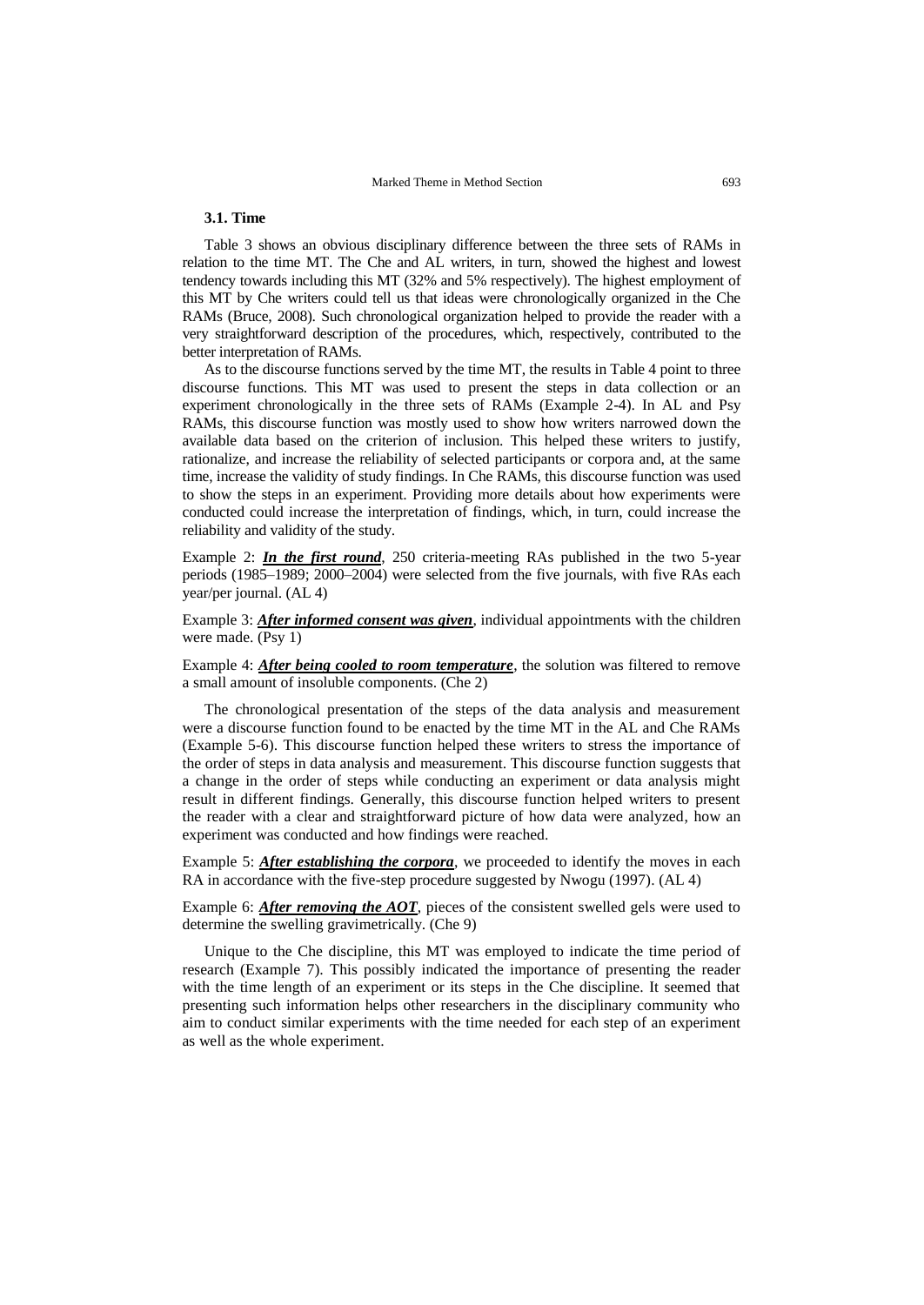Example 7: *In October–November 1998*, a scientific team from the Netherlands Institute of Applied Geosciences (NITG-TNO) onboard the R/V Zirfaea sampled the Netherlands Continental Flat (North Sea) at 12 sites [12 vibro-cores (6m barrel length) and 6 box-cores (1m barrel length)] (Table 1; Fig. 1) within the framework of a project for identification of tracers for sediment sources and transport in the North Sea [14]. (Che 4)

## **3.2. Purposes**

A clear disciplinary difference was reported by the data analysis concerning the use of the purpose MT in the three sets of RAMs (see Table 3). The occurrence of this MT ranged between 23% in AL RAMs and 32% in Psy RAMs. In view of this finding, it could be suggested that the Psy writers inclined more towards providing the reader with an explanation of research actions and procedures. Such an explanation resulted in an RAM section, which was full of reason-result structures.

As for discourse functions, this MT was used to serve one discourse function across the three sets of RAMs (see Table 4). It was used to justify and rationalize sampling, procedures and data analysis (Example 8-10). These justifications and rationalizations through the application of the purpose MT could be discussed because writers needed to justify their data selection, procedure of data collection and analysis. They also through these justifications and rationalizations sought to validate their studies. Based on Lim (2006), the occurrence of these justifications and rationalizations was not surprising, since justifying sampling and data analysis procedures are two steps of the method section.

Example 8: *In order to explore intertextual links*, the thesis introductions were analyzed for the number of citations used and whether these citations were integral, where the name of the cited author appears in the citing sentence, or non-integral, where the author appears in parenthesis or a footnote (Swales,1990). (AL 2)

Example 9: *In order to form quantitative scales*, leading diagnostic items were summed after being coded as present or absent for all main affective and anxiety disorders or syndromes (i.e. initial codes 3 ¼ threshold were recorded as 1, while initial codes 1 ¼ absent and 2 ¼ sub threshold were recorded as 0). (Psy 7)

Example 10: *In order to detect the cytotoxicity to Panc-28 cells*, these cells were treated with limonin, LNA, ILNA, SG and LG at different (6.25, 12.5, 25, 50,100 and 200 μM) concentrations and incubated for 24, 48 and 72 h. (Che 6)

## **3.3. Condition**

A marked disciplinary difference in the use of the condition MT was reported by the data analysis (see Table 3). The highest use was found in the AL RAMs (23%) and the lowest use in the Psy and Che RAMs (12%). This result might mean that AL writers were more inclined to clarify the conditions in which the study was conducted for the benefit of the reader. Such clarification could help the reader to reach a better interpretation of the findings.

The three sets of RAMs were analyzed for the discourse functions served by the condition MT and the results are plotted in Table 4. The first discourse function, which was found in all three sets of RAMs was reporting a research action in cause and effect form (Example 11-13). Such reporting explicitly contributed to the validity of the method, which in turn validates the findings generated. This, respectively, had a say in convincing the reader, among whom were the journal reviewers, concerning the significance of a study, which increased its chance of publication.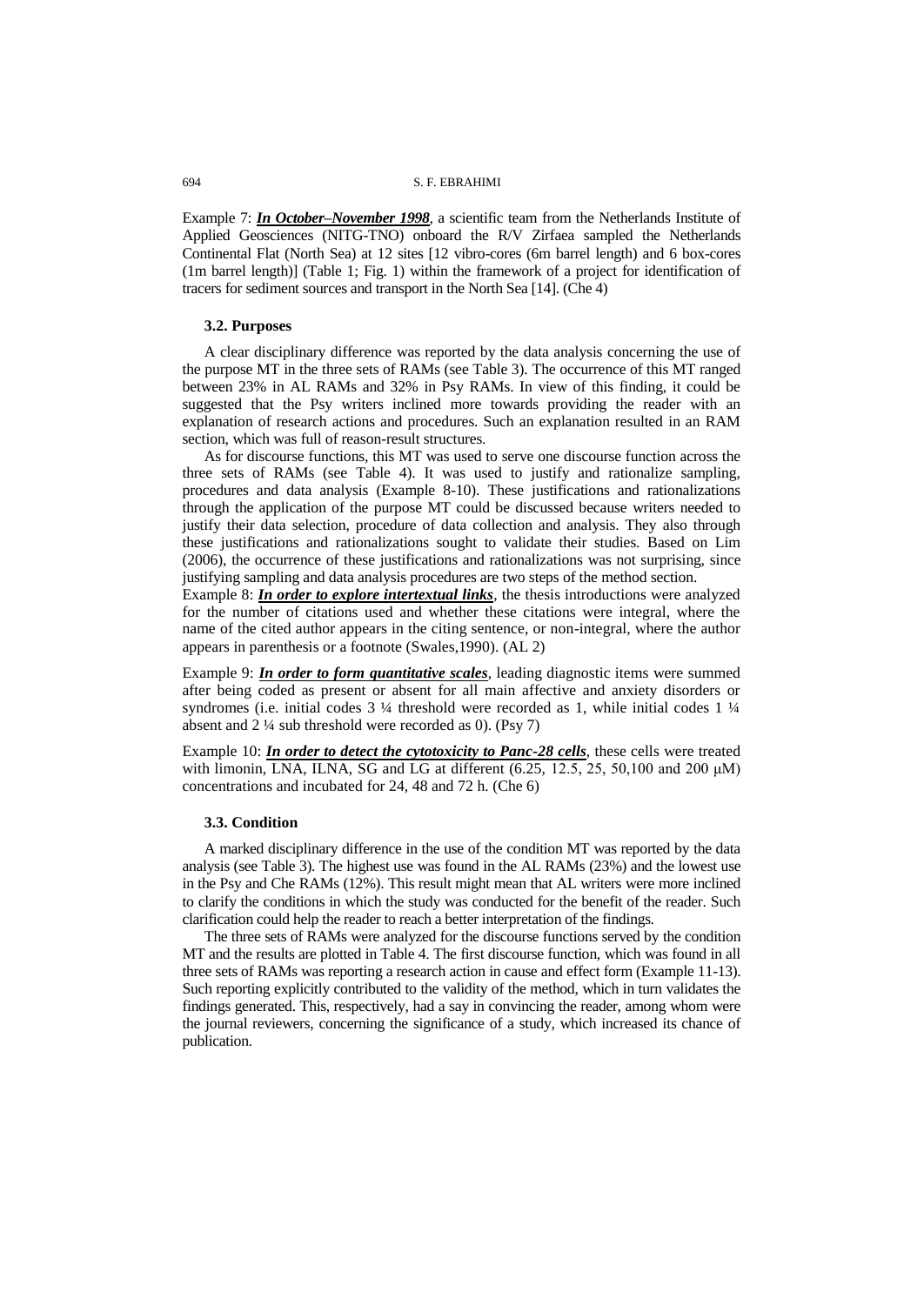Example 11: *If the frequency of a move fell below 50%,* it was considered "optional". (AL 4)

Example 12: *Where significant effects emerged*, pair wise post-hoc comparisons with Bonferroni correction were performed. (Psy 3)

Example 13: *When all the contour grid points are defined*, the area, perimeteRDiameter of the particle are calculated and the energy-dispersive X-ray spectrum is recorded by performing cross scans over the particle. (Che 4)

To justify a research action was another discourse function fulfilled by use of the condition MT. This discourse function was found in AL and Psy RAMs (Example 14- 15). This discourse function might reveal a writer's tendency to present a plausible rationale and reasons for research actions. This practice increased the validity of the method section, which also contributed to the significance of the findings. Use of the condition MT to serve this discourse function could be justified according to Lim's (2006) model of the move and step analysis of the method section. He pointed out that one step in the method section is "justifying the method of measuring variables".

Example 14: *Since most collocations are relatively rare*, in comparison to individual words, a large corpus is required in order to find such items. (AL 3)

Example 15: *As the correlation matrix did not display clear indication to group items*, composite diagnostic indicators (i.e. total number of symptoms) of affective disorders and anxiety disorders were formed. (Psy 7)

Another discourse function enacted by this MT was to present the conditional situation of research (Example 16-17). This was the practice of the Psy and Che writers. This discourse function was used at the beginning of RAMs to help writers to direct the reader's attention towards the conditional situation of research. This might tell us that there was a direct relation between the conditional situation in which research was conducted and its findings and outcomes. Thus, any change in the former may cause change to the latter.

Example 16: *Under the auspices of the New England Women's Health Project*, BED cases, psychiatric controls, and non-psychiatric controls were recruited using two recruitment avenues. (Psy 7)

Example 17: *In some cases* the DMTA experiment was repeated on the same specimen a second time to determine whether any changes had occurred in the material. (Che 8)

#### **3.4. Location in Discourse (Data)**

In the case of the location in discourse (data) MT, the result obtained showed a marked disciplinary difference between the four sets of RAMs (see Table 3). The application of this MT fluctuated between 12% in the Che RAMs and 23% in Psy RAMs. This result could tell us that Psy writers preferred more to equip the reader with discourse-related or real world-related location of the presented ideas (Gosden, 1992). It also depicted the tendency of the Psy writers to present such information in the thematic position to help the reader to achieve a better understanding and interpretation of the ideas. More application of this MT in the Psy RAMs could be justified on the grounds that this MT, which frequently presented through "deictic forms", could contribute directly to the textual cohesion and interaction of the RAMs (Gosden, 1992 p. 212).

The result concerning the discourse function performed by the location in discourse (data) MT specified that this MT was only used to serve the function of presenting the discourse-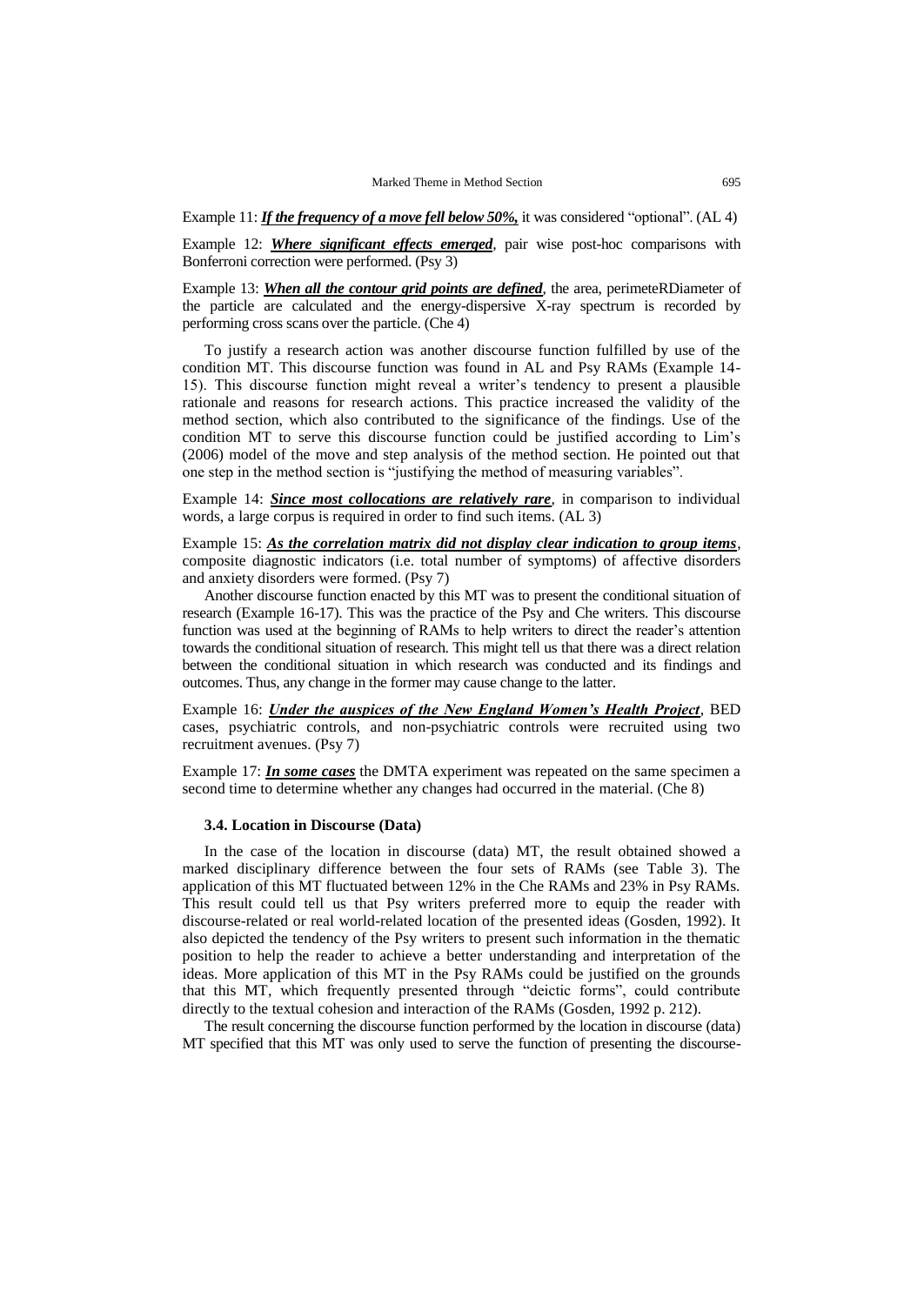related or real world-related context in which one step of the data collection and experiment were carried out (see Table 4). This discourse function, which was found in all three sets of the RAMs (Example 18-20), could be discussed based on the necessity to present the context of the data or the experiment. Lim (2006), in his move and step analysis of method sections, argued for the necessity of such information. Another justification for this discourse function came from the helpful role, which it plays in narrowing down data or an experiment to a specific context.

Example 18: *In this context*, account was given to the absence of teachable Model Answers for use in Italian academic law examinations. (AL 7)

Example 19: *In the first phase*, 8397 (94.5%) completed all questionnaire sections. (Psy 6)

Example 20: *In lab environment*, the sediment cores were split along into 2 halves. (Che 4)

#### **3.5. Contrast**

A clear disciplinary difference was revealed by the data analysis in relation to the manifestation of the contrast MT in the four sets of RAMs. While this MT was totally put aside in the Che RAMs, the highest manifestation was found in the AL RAMs (see Table 3). The manifestation of this MT in the AL RAMs could be discussed based on the importance of the contrast MT in text development since it helps writers to create the necessary polarizing tension to justify the research procedures.

According to Table 4, this MT was used to serve two discourse functions in the RAMs analyzed across three disciplines. With the exception of Che RAMs, this MT was used to rationalize a step or action in a method (Example 21-22). Such use could mean that when steps and actions in a method are rationalized, the findings based on such method are more valid and reliable. These validity and reliability contributed directly to the significance of findings that respectively increased the chance of publication.

Example 21: *Though the interviews were organized around a set of prepared questions (given in Appendix A)*, they proceeded in different directions depending on issues that were raised by the interviewees. (AL 2)

Example 22: *Contrary to the standard teaching of mindfulness in DBT*, in this study patients were instructed to practice the skills acquired during each session at home, a common requirement of all other skills training modules. (Psy 10)

Two disciplines of AL and Psy, this MT was used to describe the features of a sample (Example 23-24). This might indicate the necessity to describe the sample in soft science disciplines. This finding could support the findings of Lim (2006). In his model of the moves and steps of RAMs in business management, another soft science discipline, he included a description of the sample as one step in writing RAMs.

Example 23: *Although the corpora are small*, they would seem to offer a reliable assessment of the legal problem genre in the two languages since the rhetorical/linguistic patterns of discourse recurring in such texts appear in both languages. (AL 1)

Example 24: *Although the IAP is still a relative measure like the IAT*, it minimizes this limitation by not showing the opposite category (e.g. Notme) explicitly (Schnabel et al., 2006). (Psy 1)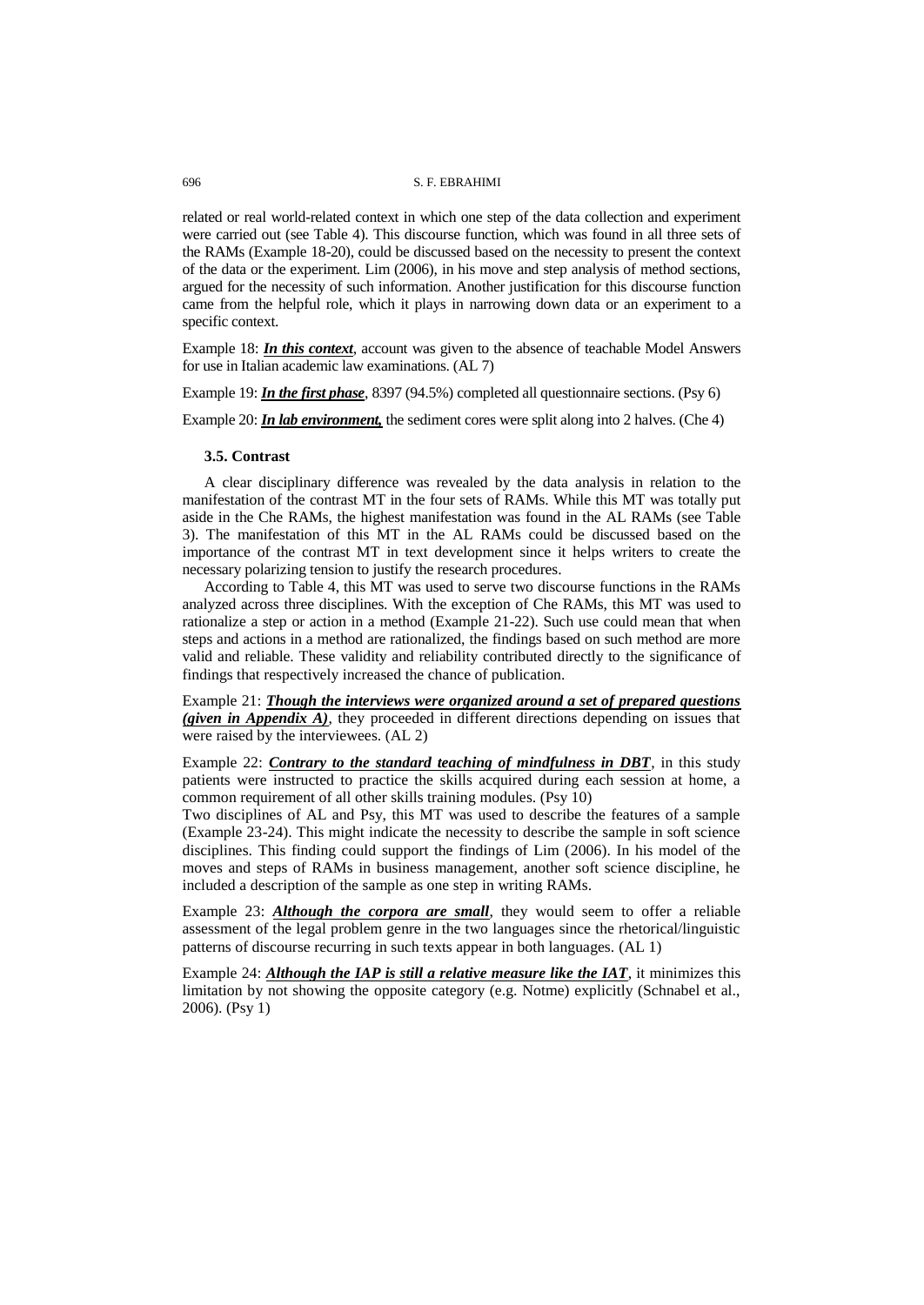### 4. CONCLUSION AND IMPLICATIONS

This study intended to analyze and compare types and discourse functions of MTs realized in RAMs across three disciplines namely AL, Psy and Che. The results indicated that selections of types of MT were imposed by nature of disciplines under study and nature of RAM section. The selection of the time, condition, contrast and validation MT were imposed by nature of disciplines. Writers in the disciplines of Che and Psy were imposed to select and include more of the time MT to present the sequences of experiments conducted in the studies. Writers from discipline of AL were imposed to include more of the condition, contrast, and validation MTs. These selections could be due to a) the disciplinary nature of AL in which writers have to present the condition under which the study was done, to validate their studies as they belong to the soft science and to contrast their study with earlier studies to create the necessary space for doing the study. The location in data was used in different rate in three disciplines, which indicates that this MT is more sensitive to the disciplinary nature compared to other MT types. Only the purpose of study MT was imposed by nature of RAM section. This is due to the nature of RAM section in which writers need to state the purpose of selections of data, participants, instruments and methods of analysis.

Concerning the discourse functions enacted by the use of MTs, it is evident that beside the location in discourse and purpose MTs, which performed only one discourse function that was shared by three discourse functions, other MTs performed discourse functions, which are imposed by nature of disciplines and nature of RAM section. It could be concluded that selection and discourse functions of MT types are practiced based on nature of disciplines and rhetorical functions of RAM section.

This study might have the following two implications for writers and readers. Concerning writers, findings presented in this study highlight the importance of MT in writing RAM section, thus instructors or course designers should help writers to have a conscious selection of appropriate MT types to show the intended meaning. As to the readers, the findings presented here could increase the reader's attention to these types of theme and help better interpretation of information presented in the RAM section

## **REFERENCES**

- Basturkmen, H. (2012). A genre-based investigation of discussion sections of research articles in dentistry and disciplinary variation. *Journal of English for Academic Purposes*, *11*(2), 134-144.
- Becher, T, (1989). *Academic Tribes and Territories: Intellectual Enquiry and the Cultures of Disciplines.* The Society for Research into Higher Education and Open University Press, Milton Keynes, UK.
- Becher, T. (1994). The significance of disciplinary differences. *Studies in Higher Education* , *19*(2), 151-161.
- Bitchener, J., & Basturkmen, H. (2006). Perceptions of the difficulties of postgraduate L2 thesis students writing the discussion section. *Journal of English for Academic Purposes*, *5*(1), 4-18.
- Brett, P. (1994). A genre analysis of the results section of sociology articles. English for Specific Purposes, 13, 47-59.
- Bruce, N. J. (1983, August). Rhetorical constraints on information structure in medical research report writing. Paper presented at the ESP in the Arab World Conference, University of Aston, UK.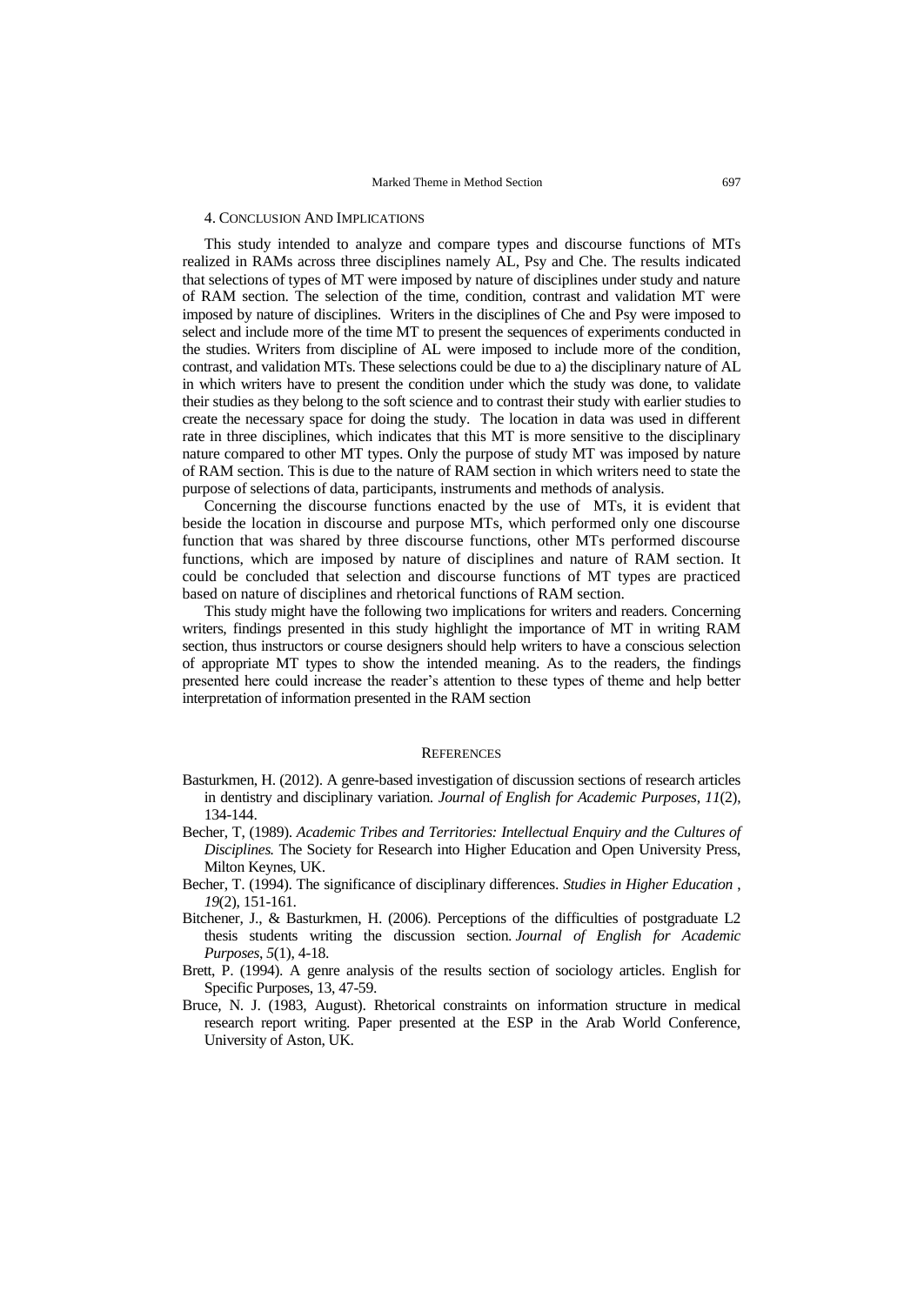- Bruce, I. (2008). Cognitive genre structures in Methods sections of research articles: A corpus study. *Journal of English for Academic Purposes*, *7*(1), 38-54.
- Davies, F. (1988). Marked theme as a heuristic for analyzing text-type, text and genre. In J. Pigue & D. J. Viera (Eds.) *Applied linguistics: Theory and practice in ESP* (pp. 45 – 79). Valencia: Valencia University Press.
- Ebrahimi, S. F. (2014). Thematicity in English academic research articles across disciplines in hard and soft sciences, Unpublished PhD thesis, UPM, Malaysia.
- Ebrahimi, S. F., & Chan, S. H. (2015). Research Article Abstracts in Applied Linguistics and Economics: Functional Analysis of the Grammatical Subject.*Australian Journal of Linguistics*, *35*(4), 381-397.
- Fakhri, A. (2004). Rhetorical properties of Arabic research article introductions. *Journal of Pragmatics*, *36*(6), 1119-1138.
- Gollin-Kies, S. (2014). Methods reported in ESP research articles: A comparative survey of two leading journals. *English for Specific Purposes*,*36*, 27-34.
- Gosden, H. (1992). Discourse functions of marked theme in scientific research articles. *Journal of English for Specific Purpose*s, *11*, 207-224.
- Gledhill, C. (2000). The communicative purpose of collocation in research article introductions. *English for Specific Purposes*, *19*(2), 115-135.
- Halliday, M. A. k. (1985). *An introduction to functional grammar*. London: Britain Edward Arnold.
- Holmes, R. (1997). Genre analysis, and the social sciences: an investigation of the structure of research article discussion sections in three disciplines. *English for Specific Purposes, 16(4),* 321–337.
- Hopkins, A., & Dudley-Evans, T. (1988). A genre-based investigation of the discussion sections in articles and dissertations. *English for Specific Purposes, 7,* 113–121.
- Jalilifar, A.R. (2010). The status of theme in Applied Linguistics Articles*. The Asian ESP Journal*, *6* (2), 7-39.
- Jalilifar, A. R. (2009). *Research article in Applied Linguistics: A gender-based writing guide.*  Ahwaz: Shahid Chamran University Press.
- Lim, J. M. H. (2006). Method sections of management research articles: A pedagogically motivated qualitative study. *English for Specific Purposes*, *25*(3), 282-309.
- Loi, C. K., & Evans, M. S. (2010). Cultural differences in the organization of research article introductions from the field of educational psychology: English and Chinese. *Journal of Pragmatics*, *42*(10), 2814-2825.
- Lores, R. (2004). On RA abstracts: From rhetorical structure to Thematic organization. *Journal of English for Specific Purposes,* 23, 280-302.
- Martín, P., & Pérez, I. K. L. (2014). Convincing peers of the value of one's research: A genre analysis of rhetorical promotion in academic texts. *English for Specific Purposes*, *34*, 1-13.
- North, S (2005). Disciplinary variation in the use of Theme in undergraduate essays. *Journal of Applied Linguistics*, 26 (3), 431-452.
- Ozturk, I. (2007). The textual organisation of research article introductions in applied linguistics: Variability within a single discipline. *English for Specific Purposes*, *26*(1), 25- 38.
- Peacock, M. (2002). Communicative moves in the discussion section of research articles. *System*, *30*(4), 479-497.
- Ruiying, Y., & Allison, D. (2003). Research articles in applied linguistics: Moving from results to conclusion. *Journal of English for Specific Purposes*, *22* (4), 103-123.